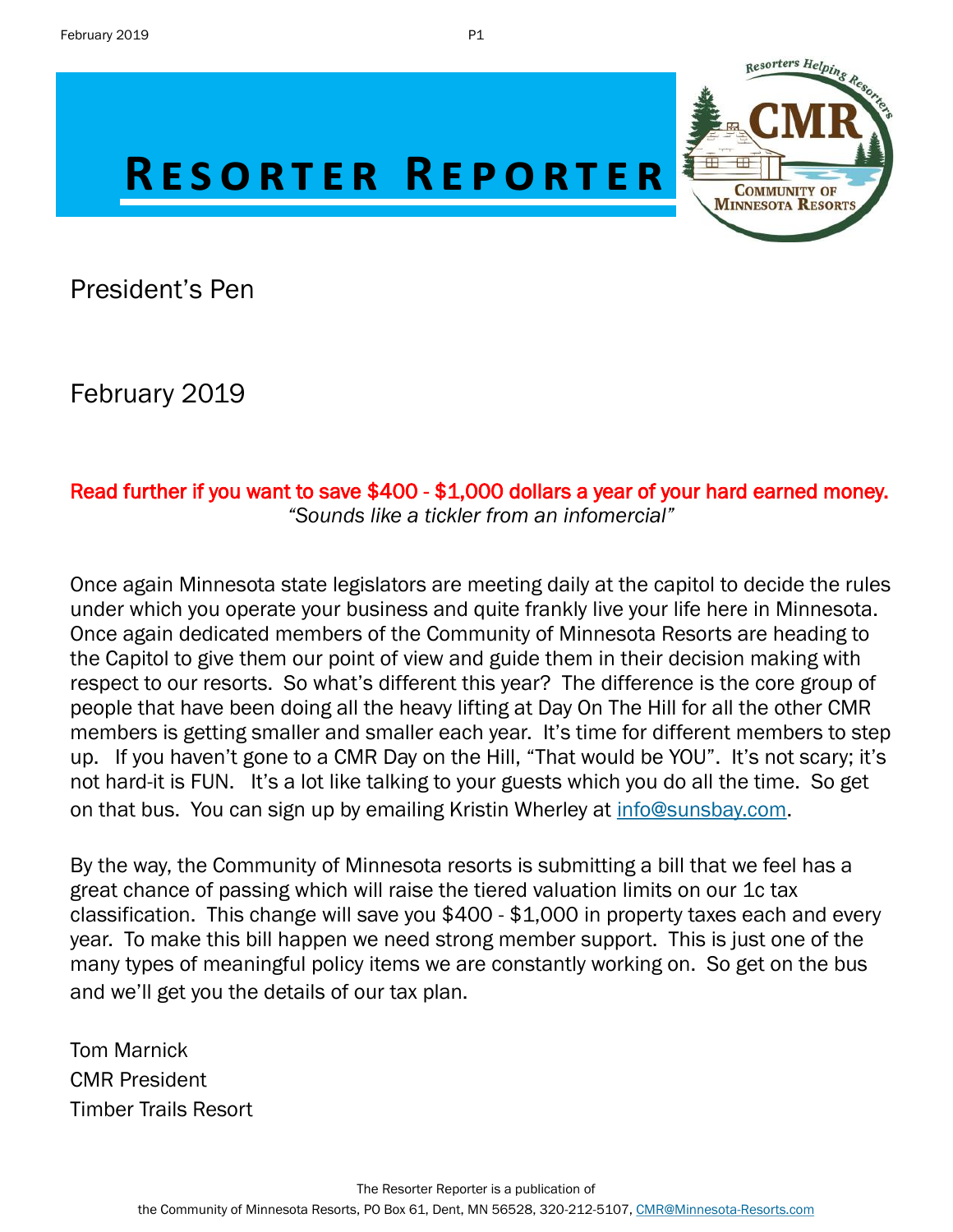The Community of Minnesota Resorts exists to help family owned and operated resorts in Minnesota to continue as a viable segment of the Minnesota tourism industry.

The Community of Minnesota Resorts' motto is: "Resorters Helping Resorters." "We believe that none of us alone is as smart as all of us together."

## Table Of Contents

| President's Pen                    | P1 |  |
|------------------------------------|----|--|
| Calendar of Events                 | P2 |  |
| CMR Day On The Hill-Sign Up!       | PЗ |  |
| What's In a Brand?                 | P4 |  |
| <b>EMT Events Update</b>           | P4 |  |
| <b>EMT Express</b>                 | P4 |  |
| <b>MN Tourism Growth Coalition</b> | P5 |  |
| Join The CMR Facebook Group        | P6 |  |
| Lake Service Provider Permits      | P6 |  |
| <b>CMR Scholarship Application</b> |    |  |
| Associate Member Information       |    |  |
|                                    |    |  |

# New Format-Additional Content-Pertinent and Timely Information

The Community of Minnesota Resorts' newsletter, the Resorter Reporter, has changed. Here are some helpful hints for navigating the links in this newsletter.

When you click on a link to external content, you will be connected to that content. To return to the newsletter from that content, just close the new window that opened by clicking the back arrow in the upper left hand corner. You will then return to the Resorter Reporter.

# Community Of Minnesota Resorts Calendar of Events

| February 19-20 | Day On The Hill<br>Sign Up NOW!         |                                                  |
|----------------|-----------------------------------------|--------------------------------------------------|
|                |                                         |                                                  |
|                | (see page 3)                            | Calendar<br>MONDAY TUESDAY WEDNESDAY THURSDAY TW |
| March 15       | <b>Scholarship Application Deadline</b> |                                                  |
|                | (see page 7)                            | UNDAY                                            |
| April 9        | <b>Spring Workshop</b>                  |                                                  |
|                | Boyd's Lodge, Crosslake                 |                                                  |
|                | <b>MARK YOUR CALENDAR!</b>              |                                                  |
|                |                                         |                                                  |
|                |                                         |                                                  |

The Resorter Reporter is a publication of

the Community of Minnesota Resorts, PO Box 61, Dent, MN 56528, 320-212-5107, [CMR@Minnesota-Resorts.com](mailto:CMR@Minnesota-Resorts.com?subject=Community%20of%20Minnesota%20Resorts)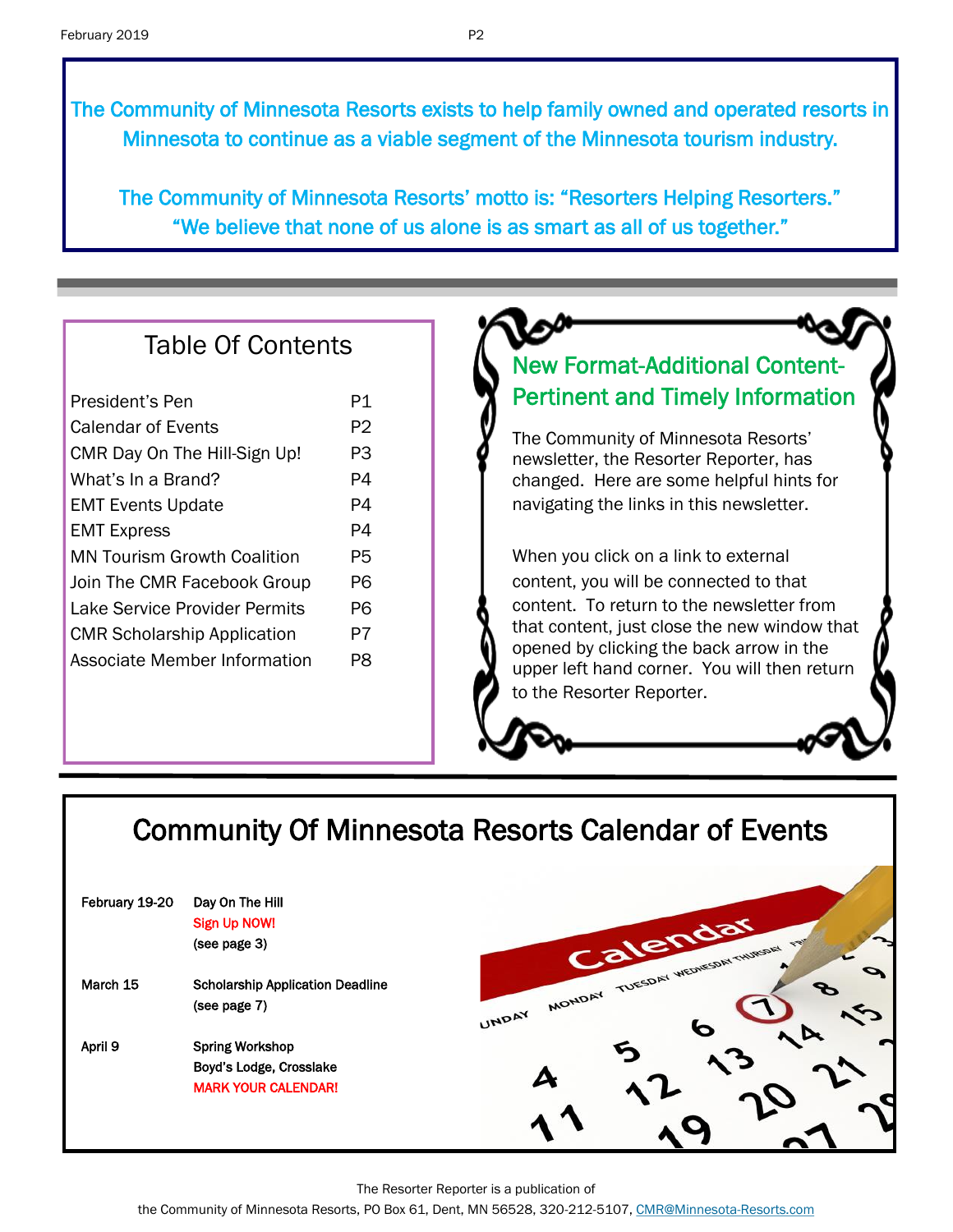# CMR Day On The Hill February 19th & 20th Sign Up at [info@sunsbay.com!](mailto:info@sunsbay.com?subject=Day%20On%20The%20Hill%20Sign-Up)

Our theme will be centered around the loon, just like our resorts, a symbol of Minnesota and the up north vacation experience. Plus, it's a key component of our upcoming branding campaign.



**ANSWER THE LOON'S CALL TO ATTEND?** Like the loon, resorts are an integral part of the Minnesota "up north" vacation tradition. To continue to remain a viable segment of the Minnesota tourism industry, resorts need legislation in place to protect their legacy and longevity. Day On The Hill allows us to communicate to legislators how best to implement legislation that allows resorts to function in the best business environment possible so that the tradition of the "up north" Minnesota lake side vacation exists for generations to come. Through Day On The Hill, the CMR has, and will continue to influence future legislative decisions by informing legislators how issues impact resorts and the travel and tourism industry in general. The legislators DO listen, and want to hear from the individuals they represent. The more attendees, the more we can voice our message: the more voices, the more we are heard.

So let's "**flock**" together for Day On The Hill and make our voices heard on these issues that are important to us as resort owners and members of the tourism industry. Some of the issues we are developing include:

#### **Changing the 1c resort tax classification in the following ways:**

- Raising the 3 taxable tier levels within the classification. These tiers have not been adjusted since the 1c classification came into existence, but the assessments on our resorts continue to rise. Raising the amounts within the tiers lowers the property tax assessment we would pay on our resorts.
- Change or eliminate the clause that states we cannot operate our resorts more than 250 days without it being classified as a full commercial property for property tax purposes. Wouldn't it be nice to have the freedom to decide to operate some cabins year round without it increasing your property taxes?
- Change the classification to specifically state that parcels that make up a resort, when adjacent to each other and meeting all other sections of the definition, can be owned by different ownership entities. The Department of Revenue has attempted to change the definition to read all parcels must be owned by the same ownership entity for property tax purposes. Did you purchase your resort under one entity then later buy other parcels under another entity? This could affect your tax classification. We want the classification to specify that a resort with multiple parcels can have multiple ownership entities.

#### **Support Explore Minnesota's ongoing funding, its co-op advertising funding which the CMR participates in, and the events funding that it supports.**

• Minnesota still lags behind many of the surrounding states in its advertising and marketing budgets. We want to increase funding to level the field so that when out state guests think vacation they think Minnesota!

#### **We support a post Labor Day school start.**

• There are already 2 proposed bills in the legislature to allow schools to start before Labor day next year and the year after. We want legislators to know that just because Labor Day falls later on the calendar that we as resort owners need the additional time to capture revenues. We need them to know that starting before Labor Day reduces the possibility of families being able to take that "up north" vacation by pushing the school year back into what would be family time.

**Plus other issues we continue to develop. The issues are many, and impact all of our bottom lines. We need you to represent your resort and join us on the bus! With so many important issues, we need as many people to communicate to legislators HOW and WHY these impact our resorts ability to survive in today's ever changing and challenging business environment.** 

**WHAT DO YOU NEED TO ATTEND?** Your cost of \$110 will cover the bus ride, hotel room, dinner on the evening of the 19th, lunch on the 20th and all snacks. (A spouse or second person in a room is just \$20 more.) Drinks at dinner and lunch on the drive down will be at your expense. Payment made out to the CMR will be collected on the bus on the 19th.

**REGISTER BY E-MAILING KRISTIN WHERLEY AT:** i[nfo@sunsbay.com.](mailto:info@sunsbay.com?subject=Day%20On%20The%20Hill) Please provide the following: Name (s) of who will be attending, Resort name, Telephone number, Email address, Room preference (King sized bed, or 2 Queen beds), Where you will catch the bus (determined stops so far: Park Rapids, Walker, Baxter, St. Cloud).

The Resorter Reporter is a publication of

the Community of Minnesota Resorts, PO Box 61, Dent, MN 56528, 320-212-5107, [CMR@Minnesota-Resorts.com](mailto:CMR@Minnesota-Resorts.com?subject=Community%20of%20Minnesota%20Resorts)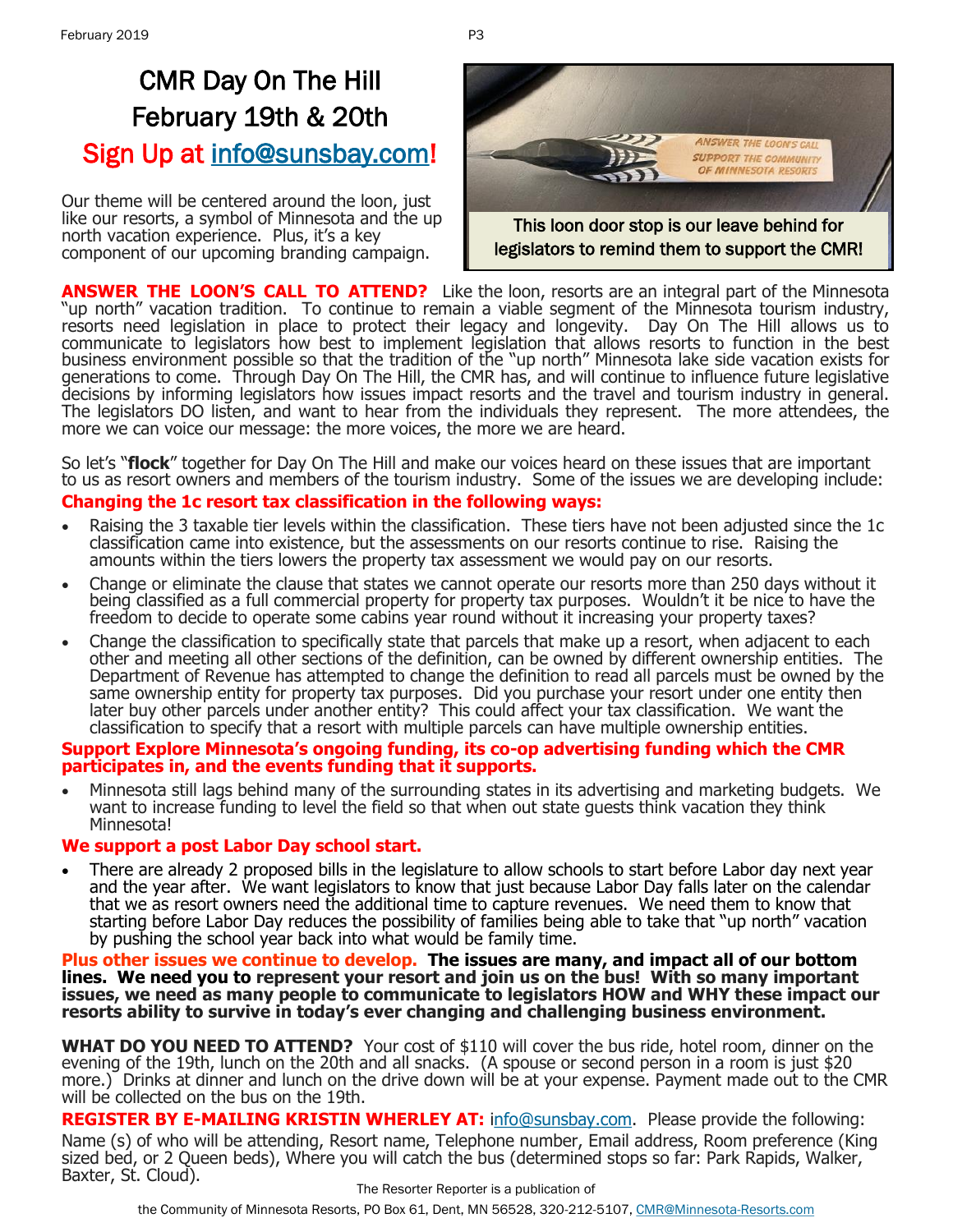# What's in a brand?

**Branding** is the process of giving a meaning to specific company, products or services by creating and shaping a brand in consumers' minds.

**The Community of Minnesota Resorts has initiated a branding campaign to create additional awareness to potential guests of our members and their resort offerings. What image reminds you of Minnesota, lakes, vacation traditions and resorts? Answer: Minnesota's state bird, which resides on our 10,000+ lakes adjacent to all of our resorts…..The Loon!**

The common loon (Gavia immer) was adopted as the official state bird of Minnesota in 1961. It is synonymous with the "up north" Minnesota vacation. It can be heard as we gather on the shoreline or around the campfire at our resorts.

#### Common Loon Facts

Loons are known for their cries, wails, and yodels - their eerie, echoing calls are a distinctive feature of Minnesota's northern lakes. Approximately 12,000 of these unique birds make their summer homes in Minnesota.

Loons are large black and white birds with red eyes; they have wingspans up to five feet and body lengths up to three feet. Although clumsy on land, loons are high-speed flyers and excellent underwater swimmers (they will dive to depths of 90 feet in pursuit of fish).



## Stay tuned for more on the "Loon" and the Community of Minnesota Resorts' branding campaign coming soon!

# What's going on in your neck of the woods?

Check out the Explore Minnesota Events Update by following this link to see what events are going on in



your area and around the state.

[Explore Minnesota Events Update](http://www.exploreminnesota.com/newsletter-sign-up/reports/events-report/)

Once at the site, just click on the most recent events update on the site and view your area's upcoming events.

### EMT Express

EMT Express provides biweekly news and tips for the people who market Minnesota tourism. Click [here](https://www.exploreminnesota.com/industry-minnesota/news/emt-express/) to be taken to the EMT Express website page. Do you want the EMT Express delivered directly to your email address? Click [here.](https://www.exploreminnesota.com/forms/Contacts/Sign_Up_for_the_EMT_Express_Newsletter.aspx)

The Resorter Reporter is a publication of

the Community of Minnesota Resorts, PO Box 61, Dent, MN 56528, 320-212-5107, [CMR@Minnesota-Resorts.com](mailto:CMR@Minnesota-Resorts.com?subject=Community%20of%20Minnesota%20Resorts)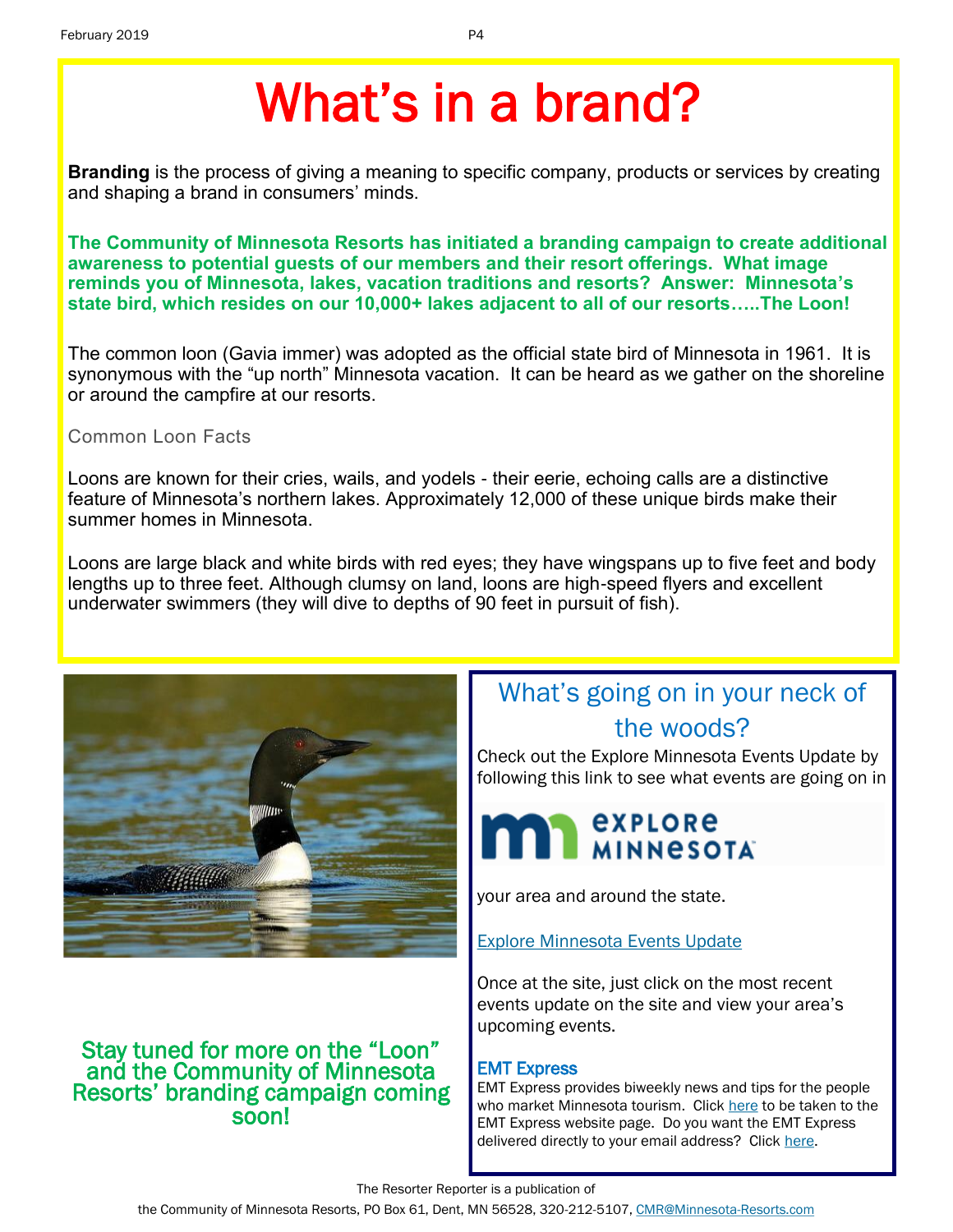

The Minnesota Tourism Growth Coalition was created to coordinate activities to increase the marketing budget for Explore Minnesota Tourism through an increase in awareness of the importance of the tourism industry in Minnesota.

The Minnesota Tourism Growth Coalition (MTGC) was formed in 2013 by a group of tourism industry professionals, industry advocates and businesses throughout the state for the purpose of increasing awareness of the importance of the tourism industry in Minnesota and to advocate for increased tourism funding at the state legislature. There are so many success stories to share about the impact of tourism funding, how the benefits are realized across the state of Minnesota from the major metropolitan areas, to regional centers, in our smaller communities, and at special events. Big and small businesses from hotels and resorts to restaurants, gas stations, grocery stores and printing businesses all benefit from tourism. Tourism investment is the front door to economic development in our state!

Some of you may recall the Minnesota Tourism Growth Coalition Lobbyist Sara Psick visiting with us at Fall Conference speaking about the organization and its objectives. In short, the Minnesota Tourism Growth Coalition is on our side lobbying for increased funding for tourism, and tourism related events throughout the state of Minnesota. Often times Joel Carlson, our CMR Lobbyist, and Sara are in front of legislators at the same time lobbying for tourism and tourism related funding. To this end, the Board of the Community of Minnesota Resorts has voted to become a supporting partner of the MTGC on your behalf. However, we are also encouraging each of our member resorts to complete a resolution of support that states you and your resort supports the efforts of MTGC to increase Explore Minnesota Tourism funding. Click [here t](http://mntourism.net/resolution-of-support/)o read what it means to fill out a resolution of support.

To actually fill out the online Resolution of Support Form click [here.](http://mntourism.net/resolution-of-support-form/) The list of supporters is used by MTGC when it lobbies for additional funding on behalf of tourism. The more supporters of increased funding placed before legislators the better the opportunity of getting it approved.

The Community of Minnesota Resorts Board feels that the more voices heard regarding the need for increased tourism funding ,and the subsequent benefits that produces throughout the state the better.

If you have any questions feel free to email [CMR@Minnesota-Resorts.com.](mailto:CMR@Minnesota-Resorts.com?subject=MN%20Tourism%20Growth%20Coalition)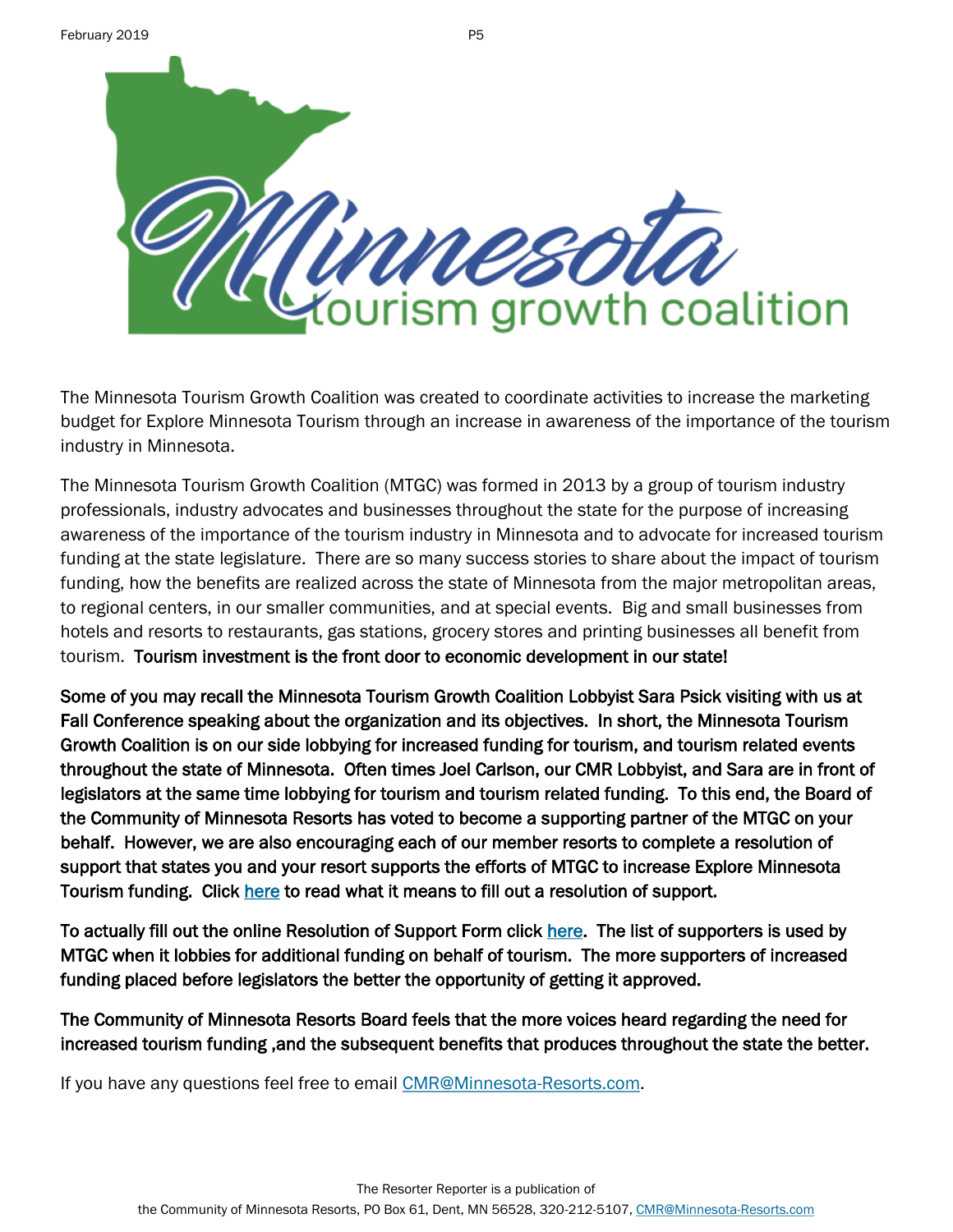

As a result of a discussion at this year's Community of MN Resorts' conference, we formed a Facebook group that our CMR members are invited to join. Our new FB group will include CMR event information, allow for greater networking, and will hold/organize content that is shared by the CMR.

We invite you to introduce yourself, ask questions, share ideas, and dive into discussions in our new Community of MN Resorts Facebook Group.

We encourage and equip each other by sharing expertise, asking questions, and offering ideas about marketing, hospitality, business logistics, resort management, and other related topics. We've found that FB groups makes it easy to organize and search for discussions, questions, and also get familiar with people within our organization. Experiment a little bit-who knows where this can go!!

Click on the following link to start seeing content and asking questions:

<https://www.facebook.com/groups/cmrmembers/> We have pre-registered your e-mail that is registered with the CMR. If you use a different e-mail for Facebook, just make a request to join the group after clicking the link and you will be approved in a day or two.

Do not fear, the Yahoo Chatline is not going away. We are just adding this enhancement to our ability to communicate as an organization.

We would like to thank Kayla Daigle from Two Inlets Resort for setting up the group and assisting in this process! Please let us know if you have any questions.

#### **LAKE SERVICE PROVIDER PERMIT RENEWAL**

**Did your lake service provider permit expire in 2018? You can now renew online by clicking this [link.](https://www.dnr.state.mn.us/lsp/mandatory.html) It is very easy to renew your educational requirements online versus attending the classroom training.**

**Not sure if your resort should possess a lake service provider permit? You can click [here](https://www.dnr.state.mn.us/lsp/lsp-business.html) to read about whether your resort requires a permit.**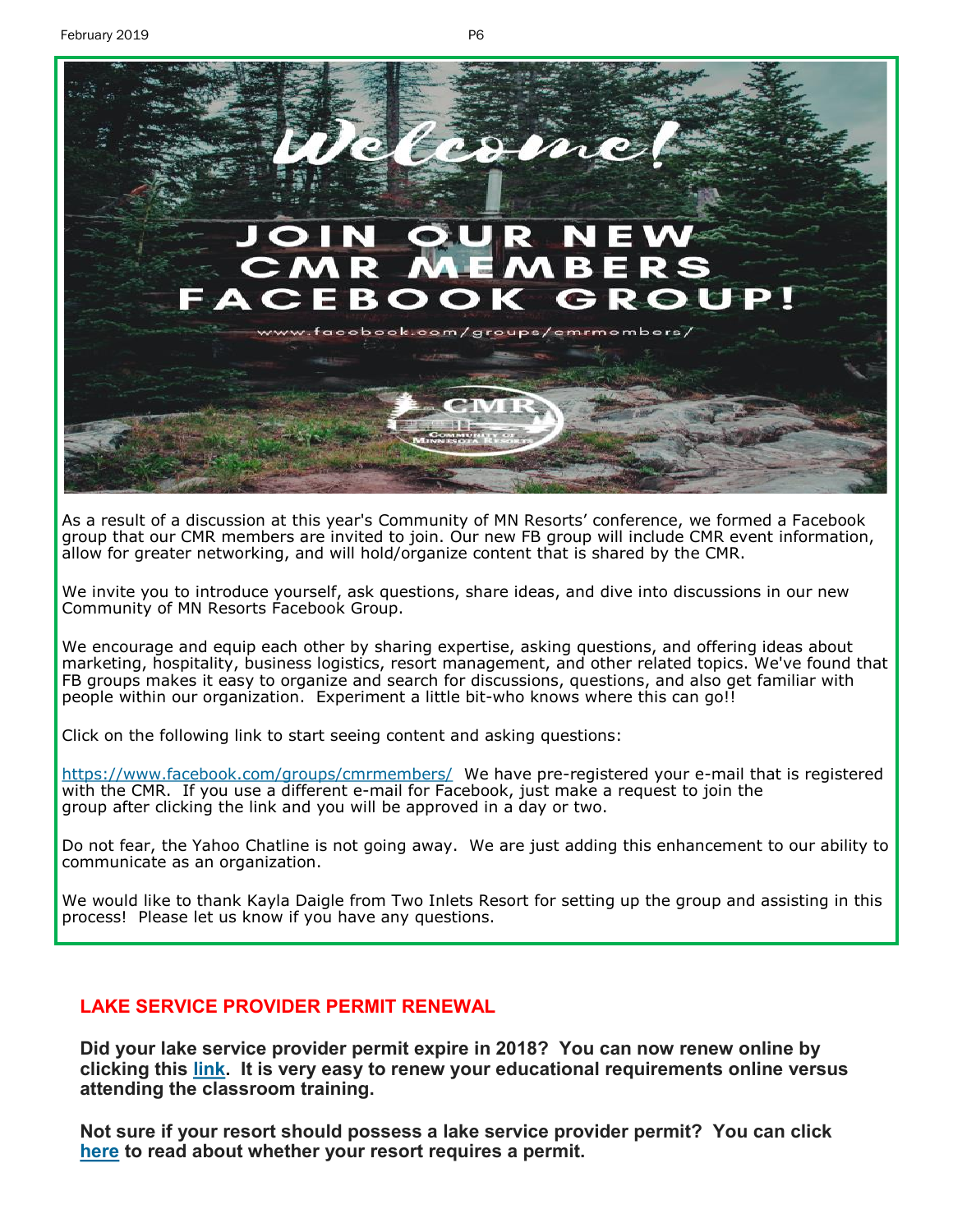# **APPLY FOR SCHOLARSHIPS**

# **NEED MONEY FOR SCHOOL?**

## **Now is the time for your child or grandchild to get the application completed!**

### **Application needs to be postmarked on or before March 15, 2019**

Each year the Community of Minnesota Resorts offers four scholarships to a student in high school or a current undergraduate or technical school student. This year there are two \$750, and two \$500 scholarships available! The scholarship funds are made available to children and grandchildren of CMR members. An eligible member is one who has been a member for at least three consecutive years and is currently a member in good standing. Associate members are not eligible for scholarships.

To be considered, the scholarship application must be postmarked on or before March 15, 2019. Please read the submission requirements closely.

The scholarship application can be obtained by clicking on the below link.

#### [CMR Scholarship Application](http://minnesota-resorts.com/wp-content/uploads/2019/02/Scholarship-Application-2017.pdf)

Scholarship recipients will be notified no later than May 1st.

Any submission postmarked after the deadline of March 15th will not be considered.

Please note: Recipients cannot be awarded a scholarship two years in a row, but may reapply after this time.

Submissions are to be mailed to the CMR office in a sealed envelope marked "Scholarship Application".

Mail To:

Community of Minnesota Resorts

PO Box 61 Dent, MN 56528-0061

Attention Scholarship Committee

If you have any questions or need further assistance please contact the CMR Office Manager by emailing: [CMR@Minnesota](mailto:cmr@minnesota-resorts.com)-Resorts.com or call 320-212-[5107.](tel:(320)%20212-5107)